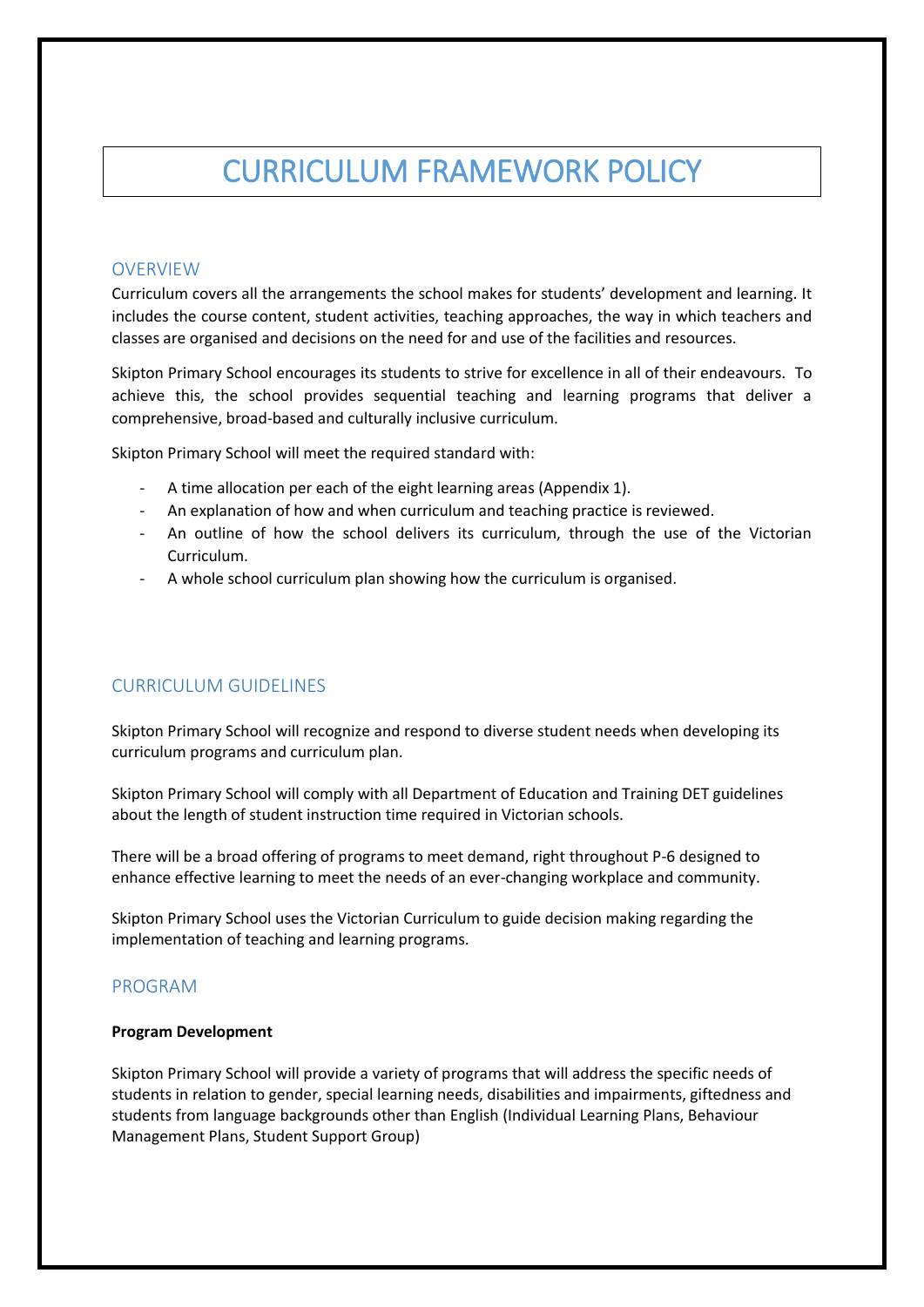The school will identify and cater for the different needs of particular cohorts of students when developing its curriculum plan. In developing its curriculum plan the school will provide a broad range of educational pathways to ensure improved student outcomes.

The Victorian Curriculum will be used as a framework for curriculum development and delivery at Foundation - Year 10.

When developing its Curriculum Plan, the school will provide 25 hours student instruction per week.

#### **Program Implementation**

Skipton Primary School teachers, in consultation with the principal, will determine the curriculum program for the following year, based on student demand and the needs of the school's Curriculum Plan to maintain balance and a broad provision of subject choices. Input will be sought from the relevant staff in the curriculum area when determining programs for the following school year.

To facilitate this implementation, detailed planners, assessment schedules and documentation of these assessments and their results, and pro-formas will be produced that reflect the Victorian Curriculum.

#### **Student Wellbeing and Learning**

Skipton Primary School will embed student wellbeing in all learning experiences by aligning student welfare and curriculum policies and creating an educational environment and curriculum that is inclusive and meaningful to all students:

- providing an integrated and comprehensive curriculum approach that incorporates the personal and social issues of students into their daily learning experiences
- providing a flexible, relevant, inclusive and appropriate curriculum
- accommodating student developmental needs within the Victorian Curriculum

#### Students with Disabilities

Skipton Primary School is committed to delivering an inclusive education system that ensures all students, including students with disabilities, have access to a quality education that meets their diverse needs.

Skipton Primary School will liaise with DET to provide suitable programs and resources to support the delivery of high quality schooling for students with disabilities.

#### Koori Education

Skipton Primary School is committed to providing culturally appropriate and inclusive programs to Koori students though:

- working in partnership with the Koori community to develop an understanding of Koori culture and the interpersonal relationship with the Koori community, for example via Local Aboriginal Education Consultative Groups (LAECG)
- supporting the development of high expectations and individualized learning for Koori students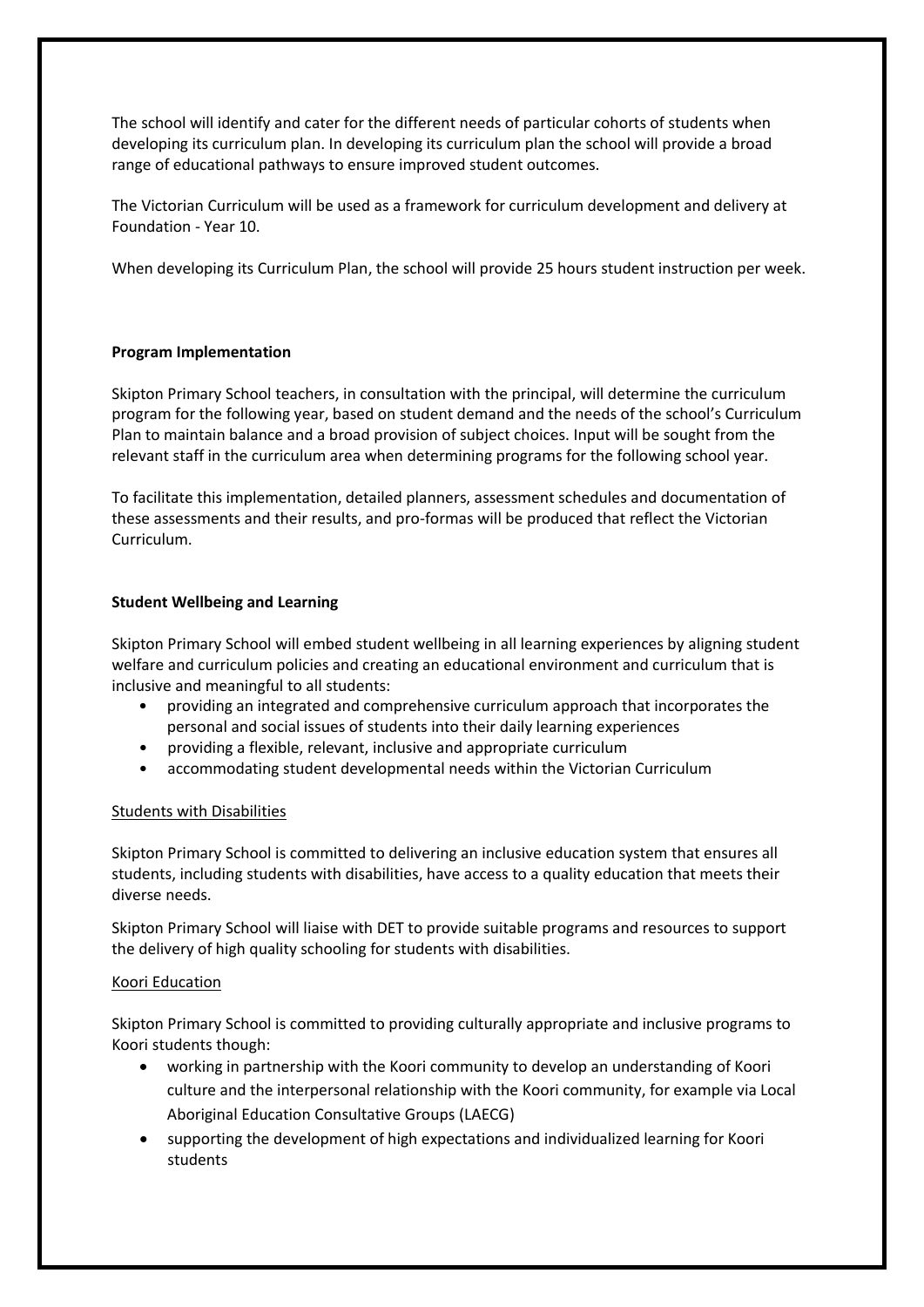- creating an environment that respects, recognizes and celebrates cultural identity through practice and curriculum
- Implementing initiatives and programs that meet student needs and in partnership with the Koori community.

#### **Program Evaluation & Review**

School leaders and teacher teams will meet regularly to track whole school data and identify potential curriculum areas that require focus. Data analyzed will include, but is not limited to, NAPLAN, teacher judgements, Progressive Achievement Testing and Essential Assessment.

Student learning outcomes data will be reported in the Annual Report to the School Community provided to the DET, and also available on the State Register maintained by the Victorian Registration and Qualifications Authority and on the school website.

Appendices which are connected with this policy are:

Appendix A: Time allocations per learning area Foundation to Year 12

### EVALUATION

 This policy was approved at School Council in October 2020 and is due for review as part of the normal review cycle in 2022.